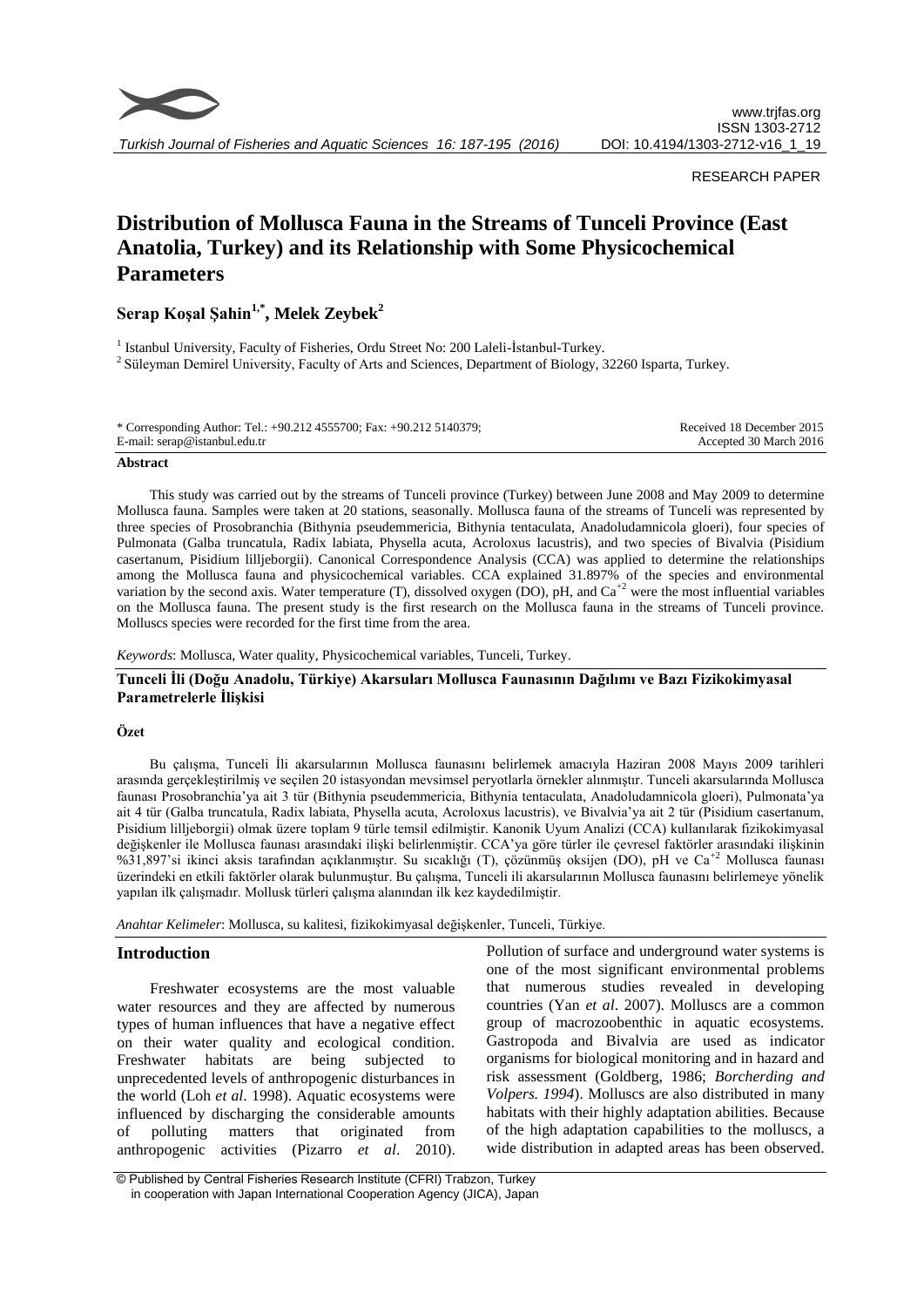Hence, it is convenient to study the relationship between organisms and environment. *Distribution of*  freshwater Bivalvia and Gastropoda is determined by a number of factors such as dissolved oxygen, pH, water temperature, calcium ion, physical nature of the substratum, depth, nutritive content of the water body. However, some studies have revealed toxicity of most substances is affected by such factors as DO, water hardness and pH (Økland*,* 1990; Duft et al. 2007). The comparative studies in aquatic molluscs have revealed that species' distributions are restricted by environmental conditions (Hunter*,* 1961; Økland*,* 1969; Dussart, 1976, Dillon, 2000; Maltchik et al. 2010; Zeybek et al. 2012). As some are edible, many being agricultural pests or hosts to parasitic organisms, they have parasitological importance (Şeşen and Yıldırım. 1993). Although the idea of using molluscs as bioindicator species is critical, it requires detailed knowledge of the relationship between the ecology of species and spatial distribution. Almost a little information is known about the ecological preferences of molluscs in Turkey. Important ecological studies on freshwater molluscs were made by Çabuk et al. 2004; Koşal-Şahin and Yıldırım. 2007; Kalyoncu *et al. 2008*; Kalyoncu and *Y*ıldırım. 2009; Şereflişan et al. 2009; Yıldız et al. 2010; Zeybek et al. 2012. This study aims to contribute the knowledge of the ecology of these molluscs in the streams and to focus on the importance of molluscs as bioindicators to outline

*their seasonal differences in the streams.* 

# **Material and Methods**

## **Study Area**

Tunceli province is located at the upper Fırat River basin in the Taurus orogenic belt of the mountainous district of the Eastern Anatolia (Afşar, 1989).The streams have made the area tough and rugged by cutting through the chain of mountains one by one because of heavily rains and altitude in this province. In the present study, water and Mollusca samples were gathered from 20 stations selected of various streams (Figure1).

#### **Sampling of Mollusca**

Mollusca samples were collected seasonally (June 2008 and May 2009) at 20 stations using an Ekman Birge grap  $(225 \text{ cm}^2)$ . The sediment was sieved by using a sieve mesh of 0.5 mm. Mollusca was preserved in 75% ethanol. In the laboratory, they were identified and counted using a trinocular microscope.

Welch's (1948) method was followed to collect, sift and preserve the samples. The density  $(D = N/n x)$ 44) of molluscs (ind.m<sup>-2</sup>) in each sample was calculated according to Clark *et al*. (1989). Where"D" is density,*"*N" is the number of specimens collected and



**Figure 1**. The map of study area.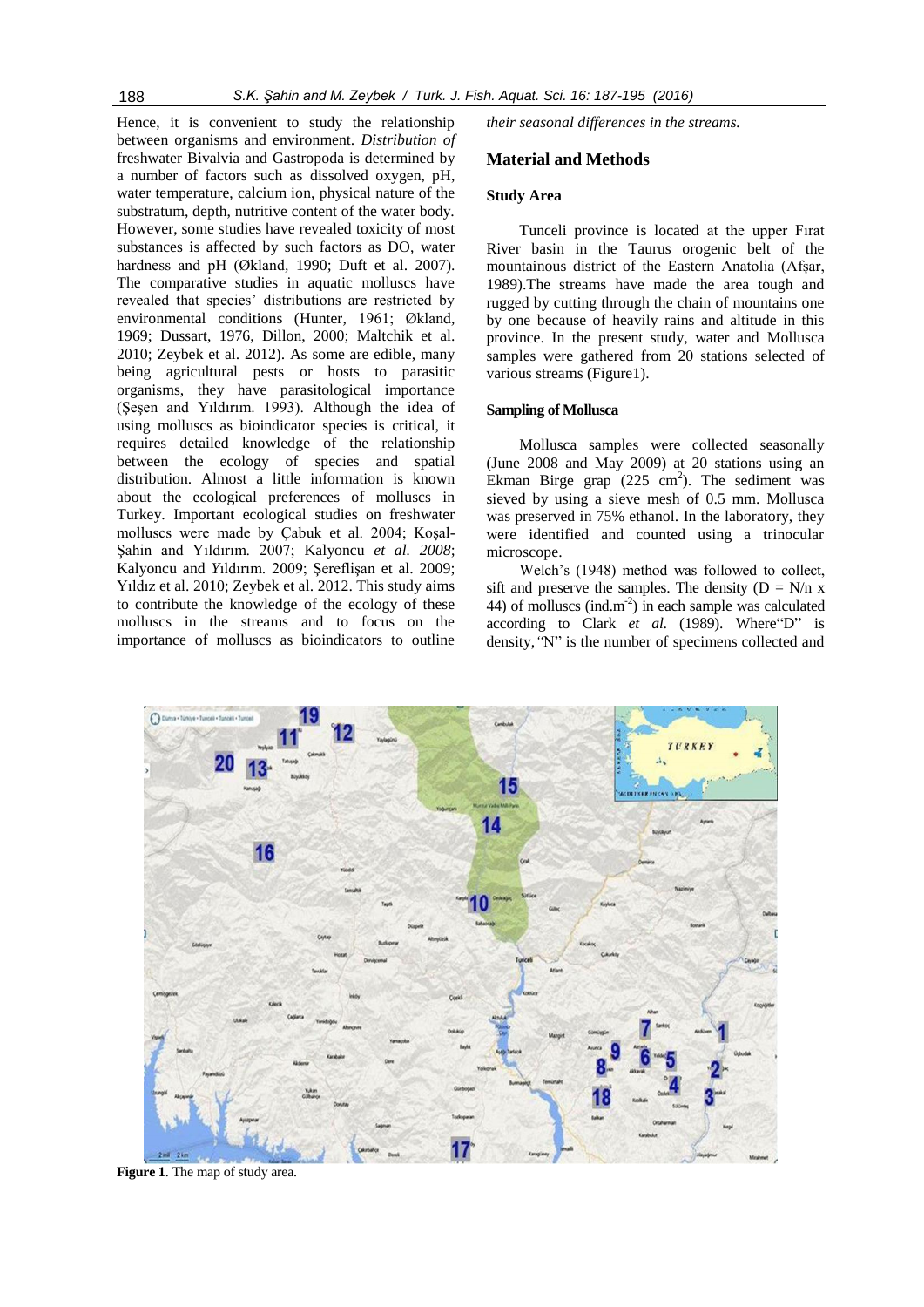*"*n" is the number of grab samples.

#### **Physicochemical Analysis**

Water samples for physicochemical analyses were collected seasonally from each station, using prewashed polyethylene bottles. Water temperature  $(\degree C)$ , dissolved oxygen (DO mgl<sup>-1</sup>) and pH were measured by using YSI 556 model multi-parameter instrument as in situ. The levels of  $NO<sub>2</sub>$ - $N$  (mgl<sup>-1</sup>), NO3<sup>-</sup>-N (mgl<sup>-1</sup>) and  $Ca^{+2}$  (mgl<sup>-1</sup>) were analysed in the laboratory according to standard methods (APHA, 1998). All materials were deposited in the laboratory of Istanbul University, Faculty of Fisheries.

#### **Statistical Analysis**

The relationships between species and physicochemical variables were examined by applied Canonical Correspondence Analysis (CCA) (Ter Braak, 1986; 1995). Pearson Correlation analysis was performed to determine if there were any correlation between the physicochemical variables and the number of individuals using the SPSS, 2007. Classification of water quality was carried out according to Turkish Water Pollution Control Regulation (TWPCR, 2008).

## **Results**

This study was carried out between June 2008- May 2009 and investigated distribution of mollusca fauna in the streams of Tunceli province (East Anatolia, Turkey) and its relationship with some physicochemical variables.

The average values of measured physicochemical variables and water quality classes at the stations were showed in Table 1. According to the results, the water quality classes varied from fair to high quality. Stations 4, 5, 8-12, 16-19 were found as high quality (class I) according to all parameters; yet stations 1-3, 6, 7, 14, 15, and 20 were as good quality (slightly polluted- class II) based on dissolved oxygen. However, slightly polluted stations were also

**Table 1**. The Mollusca fauna and average values of physicochemical parameters at the stations in Tunceli

| <b>Stations</b>    | GPS-coordinates                   | <b>Water Ouality Class</b><br>DO<br>T °C<br>$NO3-N$ (mgl <sup>-1</sup> )<br>pH<br>$(mgl^{-1})$<br>(TWCPR, 2008) |                | $NO_2-N$ (mgl <sup>-1</sup> ) | $Ca^{+2} (mgl^{-1})$ |          |        |       |
|--------------------|-----------------------------------|-----------------------------------------------------------------------------------------------------------------|----------------|-------------------------------|----------------------|----------|--------|-------|
| 1-Hormek           | 39° 01' 055" N.<br>39° 55' 065" E | $_{\rm II}$<br>(Good quality)                                                                                   | 7.2            | 5.7                           | 17.3                 | $< 0.02$ | < 0.01 | 325.4 |
| 2-Geçitveren (1)   | 38° 39′ 862″ N.<br>39° 50' 141" E | $_{\rm II}$<br>(Good quality)                                                                                   | 7.1            | 6.7                           | 16.2                 | < 0.02   | < 0.01 | 297.8 |
| 3-Geçitveren (2)   | 38° 58′ 453″ N.<br>39° 48' 731" E | $\Pi$<br>(Good quality)                                                                                         | 7.4            | 7.2                           | 12.8                 | < 0.02   | < 0.01 | 514.3 |
| 4-Darikent         | 38° 59' 260" N.<br>39° 45' 768" E | (High quality)                                                                                                  | 8.1            | 10.2                          | 12.9                 | < 0.02   | < 0.01 | 451.2 |
| 5-Kartutan         | 38° 59' 655" N.<br>39° 42' 822" E | (High quality)                                                                                                  | 7.1            | 9.3                           | 18.6                 | < 0.02   | < 0.01 | 325.1 |
| 6-Gelincik         | 38° 59′ 608″ N.<br>39° 41' 729" E | $_{\rm II}$<br>(Good quality)                                                                                   | 7.2            | 6.2                           | 17.8                 | < 0.02   | < 0.01 | 412.2 |
| 7-Aktarla          | 38° 59' 560" N.<br>39° 41′ 388"E  | $_{\rm II}$<br>(Good quality)                                                                                   | 7.2            | 5.6                           | 12.7                 | < 0.02   | < 0.01 | 321.8 |
| 8-Dalamer          | 38° 59' 512" N.<br>39° 41′ 065" E | Ι.<br>(High quality)                                                                                            | 6.9            | 13.8                          | 11.8                 | < 0.02   | < 0.01 | 457.3 |
| 9-Bulgurcular (1)  | 38° 58' 865" N,<br>39° 44' 924" E | (High quality)                                                                                                  | 6.9            | 10.5                          | 10.9                 | < 0.02   | < 0.01 | 356.8 |
| 10-Bulgurcular (2) | 39° 10' 677" N.<br>39° 27' 691" E | L<br>(High quality)                                                                                             | 7.2            | 9.7                           | 11.6                 | < 0.02   | < 0.01 | 523.1 |
| 11-Kovungölü       | 39° 21′ 638″ N.<br>39° 13' 505" E | I<br>(High quality)                                                                                             | 6.5            | 12.3                          | 19.2                 | < 0.02   | < 0.01 | 298.7 |
| 12-Ovacık          | 39° 21′ 373″ N.<br>39° 13' 624" E | L<br>(High quality)                                                                                             | 6.5            | 11.7                          | 14.9                 | < 0.02   | < 0.01 | 365.8 |
| 13-Değirmendere    | 39° 19' 873" N.<br>39° 03′ 253″ E | Ш<br>(Fair quality)                                                                                             | 6.1            | 8.2                           | 17.9                 | < 0.02   | < 0.01 | 523.1 |
| 14-Millipark (1)   | 39° 20′ 163″ N.<br>39° 04' 832" E | $_{\rm II}$<br>(Good quality)                                                                                   | 6.8            | 7.3                           | 15.8                 | < 0.02   | < 0.01 | 421.8 |
| 15-Millipark (2)   | 39° 25' 503" N,<br>39° 21' 062" E | $_{\rm II}$<br>(Good quality)                                                                                   | 6.7            | 7.2                           | 16.8                 | < 0.02   | < 0.01 | 435.2 |
| 16-Munzur $(1)$    | 39° 21' 198" N.<br>39° 07' 627" E | L<br>(High quality)                                                                                             | 7.2            | 10.2                          | 13.5                 | < 0.02   | < 0.01 | 398.2 |
| $17$ -Munzur $(2)$ | 38° 51' 682" N.<br>39° 19' 950" E | I<br>(High quality)                                                                                             | 7.5            | 10.3                          | 10.8                 | < 0.02   | < 0.01 | 365.7 |
| 18-Yeşilyazı       | 38° 58′ 620″ N.<br>39° 41' 720" E | (High quality)                                                                                                  | 7.3            | 8.2                           | 10.5                 | < 0.02   | < 0.01 | 432.1 |
| 19-Mercan          | 39° 22' 196" N,<br>39° 10' 252" E | T<br>(High quality)                                                                                             | $\overline{7}$ | 7.9                           | 19.2                 | < 0.02   | < 0.01 | 432.5 |
| 20-Pertek          | 39° 19' 873" N.<br>39° 02' 250" E | П<br>(Good quality)                                                                                             | 7.4            | 5.6                           | 10.9                 | < 0.02   | < 0.01 | 398.7 |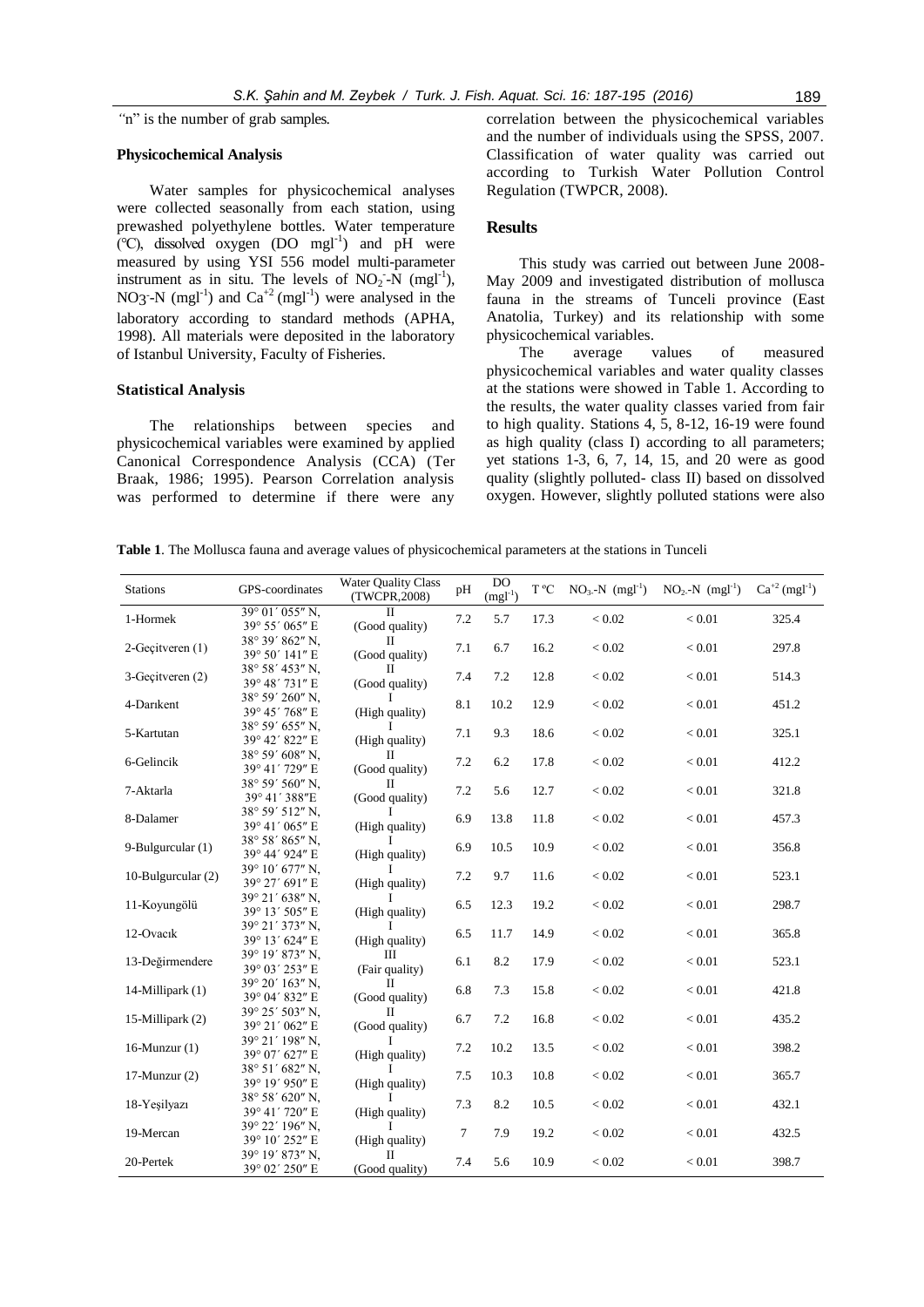found to be high quality (class I) in terms of the other parameters. Station 13 was assessed as fair quality (polluted- class III) according to pH values while other parameters showed it as high-quality water (class I) (Table 1).

As a result of the study, 25 723 in per square metre (ind. m<sup>-2</sup>) mollusca species belong to nine species were collected in this study. Among them three species belong to Prosobranchia (*Bithynia pseudemmericia* Schütt, 1964*, Bithynia tentaculata*  (Linnaeus 1758)*, Anadoludamnicola gloeri* Koşal Sahin, Koca and Yıldırım, 2012; four species belong to Pulmonata (*Galba truncatula* (O.F. Müller, 1774), *Radix labiata* (Draparnaud, 1805), *Physa acuta*  Draparnaud 1805*,* and *Acroloxus lacustris* (Linnaeus 1758); two species belong to Bivalvia *Pisidium casertanum* (Poli, 1791) and *Pisidium lilljeborgii*  (Clessin, 1886).

The abundance of the species at the stations was showed in Table 2. The abundance of Mollusca species differs from each other. The highest abundance of Mollusca was observed at station 20. The most abundant species in the study area throughout the study period were *Galba truncatula, Physella acuta, Bithynia pseudemmericia,*  respectively (Table 2). The seasonal density of individuals (ind.m<sup>2</sup>) of Molluscs was showed in Figure 2. *P. acuta* was collected from the stations as the most abundant in the summer and spring. 1600 individuals per  $m<sup>-2</sup>$  were found in the summer while 1422 individuals per  $m<sup>2</sup>$  were detected in the spring (Figure 2).

Also, correlations between the abundance of mollusca species and physiochemical variables of the study area were presented in Table 3.  $NO<sub>2</sub>-N$  and  $NH<sub>3</sub>-N$  values were measured under the analysis limits during the study and did not show any correlation with the species. Mollusc species showed significantly positive correlation  $(P<0.05)$  with the water temperature apart from *A. lacustris, A. gloeri, P. casertanum*, *P. lilljeborgii*, and *A. lacustris. Anadoludomnicola gloeri* and *Acroloxus lacustris*  were positively correlated with DO values (P<0.05). All taxa, except *P. lilljeborgii,* positively correlated with  $Ca^{+2}$  (P<0.05) (Table 3).

The CCA was performed to determine the correlations between identified species and physicochemical variables. According to the first axis, the distribution of almost all species was positively correlated DO,  $Ca^{+2}$ , pH, water temperature while  $NO<sub>2</sub> - N$  and  $NO<sub>3</sub> - N$  were showed a negative correlation with the distribution of mollusc species. As a result of this analysis, the second axis of the CCA diagram (Figure 3) showed high values of species-environment correlation (r= 92.9) (Table 3).

## **Discussion**

The freshwater molluscs contribute an important part of aquatic ecosystem. However they have been

less investigated in terms of ecologically and biologically (Pal and Dey. 2011) According to the obtained results, the various relationships between mollusc species and physicochemical variables were determined in the current study. Totally, 25 723 individuals (ind.  $m^{-2}$ ) were found belong to nine species. The most abundance was found in spring and summer seasons. According to Dillon (2000), Mollusca species are more found in spring and summer. This information supported our results.

Pulmonata normally belongs to eurytopic species spreading especially on shallow and muddy bottoms. They can inhabit a wide range of aquatic systems, even those with high trophic content (Hart and Fuller. 1974; Russel Hunter, 1983; Serafiński *et al*. 1989). The Pulmonata fauna of Turkey, under these paleo zoogeographic conditions, have a simple composition. Therefore, their distribution in Turkey should be evaluated on the ordinary dimensions (Yıldırım *et al*. 2006). According to correlation analysis, the species belong to Pulmonata were positively correlated with  $Ca^{+2}$  (P<0.05) and water temperature except *Acroloxus lacustris.*

The numbers of *R. labiata* were 780  $(\text{individual.m}^2)$  in the summer and *R. labiata* was counted 690 individual.m<sup>-2</sup> in the spring (Figure 2). *R*. *labiata* is common in Europe, northern Africa, as well as central, northern and eastern Asia (Glöer, 2002), and in Turkey, except south-east of Turkey (Yıldırım *et al*. 2006). This species was identified at all of the stations except station 3.

Prosobranchs are known to be significant indicators of water quality, due to their widespread distribution in different geographical locations and the presence within aquatic environments (Aldridge, 1983; Duft *et al*. 2007). The amount of dissolved oxygen in the water is an important indicator of the abundance of some species, particularly Prosobranchia (Ertan *et al*., 1996; Yıldırım, 1999). Three species were detected belong to Prosobranchia.

*Bithynia* has represented a Bithyniid genus of euryoecious characteristic. According to Meyer (1987), *B. tentaculata* is distributed in averagely unpolluted spring water. This information supported our result. Observation of *B. tentaculata* in both summer and spring were  $1100$  individual/m<sup>-2</sup> (Figure 2). *B.tentaculata* was also collected from at stations 11, 13, 15, 18, 19 and 20 during the study period (Table 1). *B. pseudemmericia* is endemic to Anatolia. In this study, *B. pseudemmericia* were found at stations 1, 3, 6, 8, 11-15, 19,20 (Table 1). 2200 individual. $m<sup>2</sup>$  were collected in the summer and 1133 individual.m-2 were gathered in the spring, 44 individual.m<sup>-2</sup> were gathered in the autumn and  $266$ individual. $m^{-2}$  were also collected in the winter belong to *B. pseudemmericia.* Another prosobranch in the field, *A.gloeri* is an endemic to Anatolia and its distribution matches the oligotrophic character of the species. Most generally, such as Hydrobiid are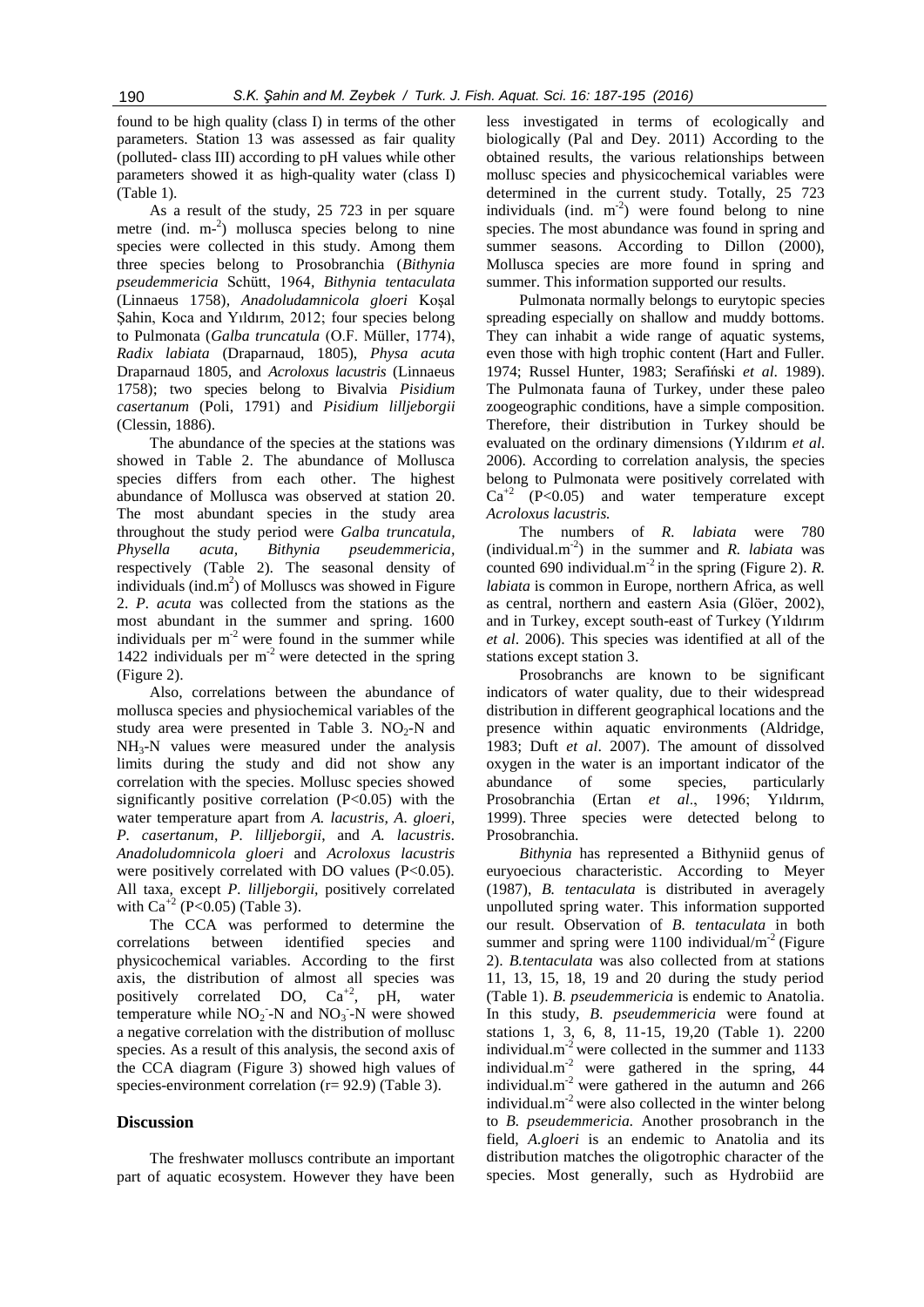**Table 2.** Total abundance of Mollusca (ind.  $m^{-2}$ ) in the study area

|                            | <b>Sta</b> | Sta  | Sta  | Sta 4                    | Sta  | Sta 6 | Sta | Sta 8 | Sta 9 | Sta<br>- 10 | Sta 11 | <b>Sta</b>               | Sta 12 | Sta        | Sta  | Sta 16 | Sta | Sta | Sta 19   | Sta 20 | <b>TOTAL</b> |
|----------------------------|------------|------|------|--------------------------|------|-------|-----|-------|-------|-------------|--------|--------------------------|--------|------------|------|--------|-----|-----|----------|--------|--------------|
| Galba truncatula           | 228        | 346  | 332  | 328                      | 308  | 544   | 244 | 488   | 678   | 110         | 242    | 100                      | 496    | 44         | 242  | 142    | 320 | 440 | 88       |        | 5720         |
| Bithynia pseudemmericia    | 410        |      | 400  | $\overline{\phantom{a}}$ |      | 142   |     | 270   |       |             | 739    | 100                      | 416    | <b>200</b> | 466  |        |     |     | 456      | 44     | 3643         |
| Bithynia tentaculata       |            |      |      |                          |      |       |     |       |       |             | 500    | $\overline{\phantom{a}}$ | 374    |            | 660  |        |     | 100 | 500      | 66     | 2200         |
| Radix labiata              | 22         | 620  | -    | 202                      | 96   | 44    | 22  | 44    | 44    | 22          | າາ     | 22                       | 44     | 44         | 44   | 44     | 22  | 88  | າາ<br>∠∠ | 22     | 1490         |
| Physella acuta             | 132        | 164  | 332  | 210                      | 122  | 353   | 22  | 270   | 268   | 78          | 110    | 343                      | 254    | 328        | 382  | 344    | 22  | 288 |          |        | 4022         |
| <i>Acroloxus lacustris</i> | 376        | 52   |      | 120                      |      |       | 120 | 220   | 1200  | 400         |        | 88                       | 22     |            |      |        |     |     |          |        | 2598         |
| Anadoludomnicola gloeri    | 466        |      |      |                          | 638  |       |     |       |       |             |        |                          |        |            | 532  | 700    | 364 |     |          |        | 2700         |
| Pisidium casertanum        |            |      |      |                          |      |       |     |       |       |             |        |                          |        |            |      |        |     |     | -        | 1376   | 1376         |
| Pisidium liljeborgi        |            |      |      |                          |      |       |     |       |       |             |        |                          |        |            |      |        |     |     |          | 1944   | 1944         |
| <b>TOTAL</b>               | 1634       | 1182 | 1064 | 860                      | 1164 | 108   | 408 | .292  | 2190  | 610         | 1613   | 653                      | 1606   | 616        | 2326 | 1230   | 728 | 916 | 1066     | 3452   | 25723        |

Table 3. Pearson's correlation coefficients between abundance of Mollusca species and examined physicochemical variables (\*P<0.05)

|                | Anadoludomnicola<br>gloeri | Acroloxus lacustris | Galba truncatula | Radix labiata | Bithynia pseudemmericia Bithynia tentaculata Physella acuta |          |          | Pisidium casertanum | Pisidium lilljeborgii |
|----------------|----------------------------|---------------------|------------------|---------------|-------------------------------------------------------------|----------|----------|---------------------|-----------------------|
| D <sub>O</sub> | $0.932*$                   | 0.968*              | 0.314            | 0.365         | 0.257                                                       | 0.024    | 0.387    | 0.420               | 0.521                 |
| PH             | 0.827                      | 0.827               | 0.598            | 0.586         | 0.615                                                       | 0.814    | 0.753    | 0.364               | 0.893                 |
|                | 0.956                      | 0.977               | $0.895*$         | $0.996*$      | $0.985*$                                                    | $0.955*$ | $0.983*$ | 0.843               | 0.913                 |
| $Ca^{+2}$      | 0.898*                     | $0.968*$            | $0.983*$         | 0.998*        | $0.968*$                                                    | $0.929*$ | $0.991*$ | $0.960*$            | 0.648                 |
| $NO2 - N$      | 0.573                      | 0.866               | $-0.645$         | $-0.737$      | 0.866                                                       | 0.705    | 0.844    | 0.917               | 0.113                 |
| $NO3 - N$      | $-0.898$                   | $-0.585$            | -0.694           | $-0.972$      | $-0.495$                                                    | $-0.897$ | $-0.687$ | $-0.989$            | $-0.683$              |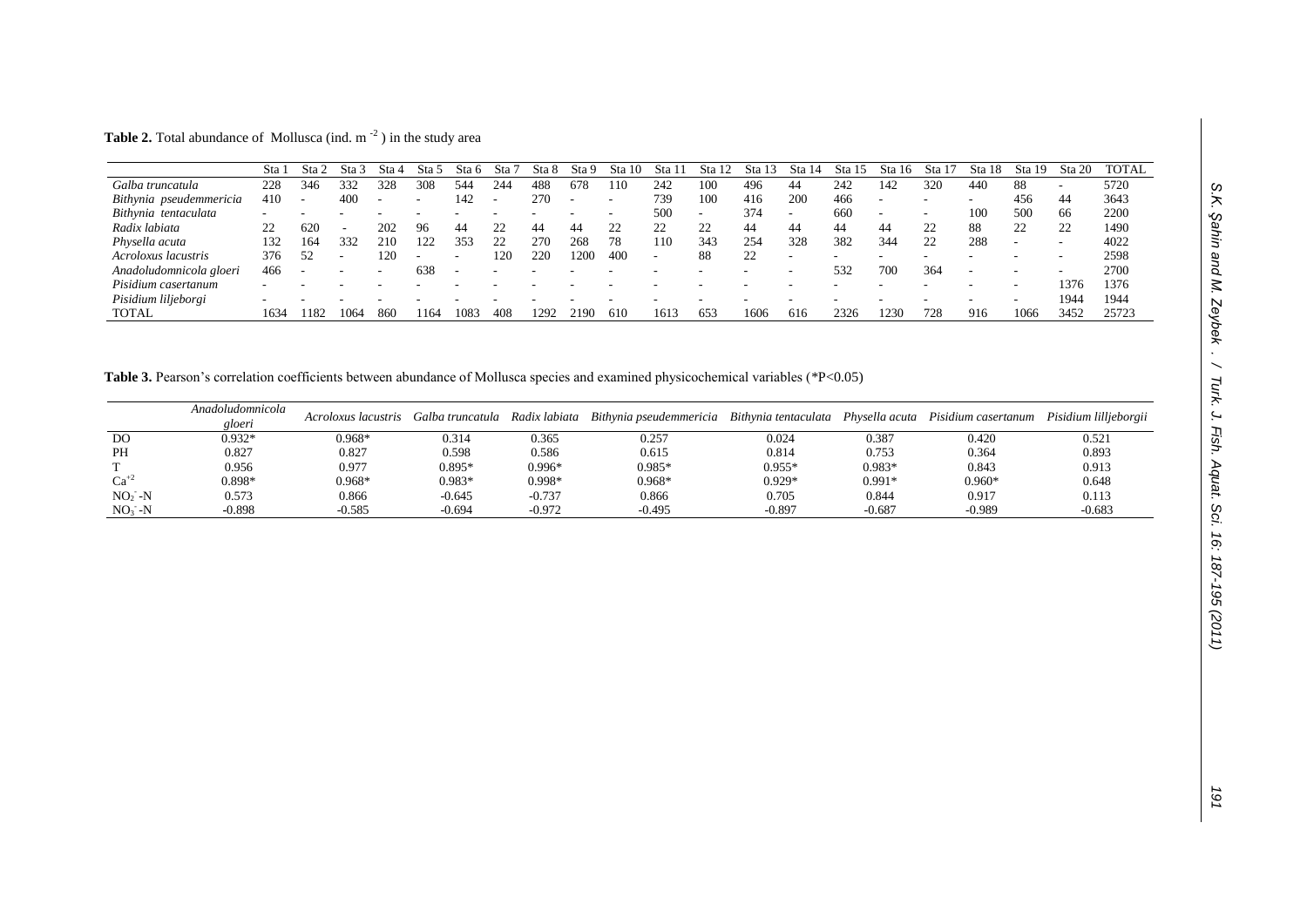

**Figure 2.** The seasonal density of species (ind.m<sup>2</sup>).



**Figure 3**. According to CCA, The relationships between Mollusc species and environmental parameters (*Bithynia pseudemmericia* (Bp), *Bithynia tentaculata* (Bt), *Anadoludamnicola glöeri* (Ag), (*Galba truncatula (Gt)*, *Radix labiata* (Rl), *Physella acuta* (Pa), *Acroloxus lacustris* (Al), *Pisidium casertanum* (Pc), *Pisidium lilljeborgii* (Pl), DO : Dissolved oxygen, Ca : Ca<sup>+2</sup> ion, t : Water temperature,  $NO_2^-$ -N : Nitrite nitrogen,  $NO_3^-$ -N : Nitrate nitrogen.

abundant and prefer highly oxygenated water (Ertan *et al*. 1996; Thorp and Covich. 2001). This information supported our result. In this study *Anadoludomnicola gloeri* were determined at some stations (e.g. DO levels at station  $1: 5.7$  mgl<sup>-1</sup>, station 5: 9.3 mgl<sup>-1</sup>; station 16: 10.2 mgl<sup>-1</sup>, station 17:10.3 mgl<sup>-1</sup>). Stations 5, 16, 17 were determined as unpolluted (high quality) and station 1 was determined as slightly polluted (good quality) (Table 1). Also, four species (*B. pseudemmericia, P. acuta, A. lacustris* and *A. gloeri*) were determined in all seasons (Figure 2).

*P. casertanum* and *P. lilljeborgii* belong to Sphaeriidae. They can be recognised without difficulty by looking at their conchological characteristics. This type of claim can survive in a wide spectrum of habitats, most especially ponds, swamps, creeks, and rivers (Herrington, 1962). This taxon prefers to live in mud biotopes but can also exist in lakes and rivers **(**Thorp and Covich, 2001). One of the most widely found species of freshwater Mollusca in the world is *P. casertanum*. It is known from Palearctic and Nearctic regions, as well as parts of South America, Africa and Australia and Asia. It is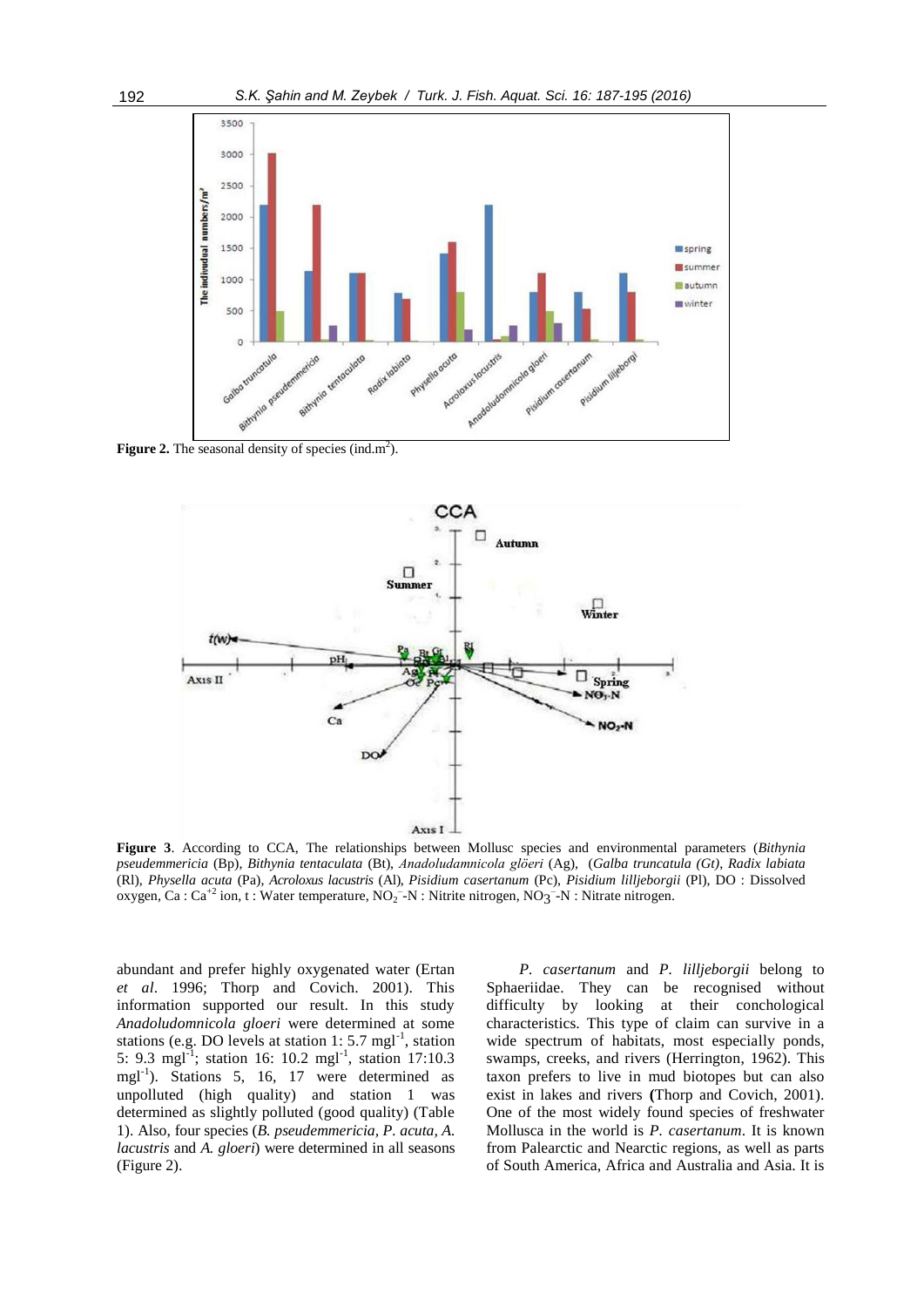|                                                | Axis 1 | Axis 2 | Axis 3 | Axis 4 | Total inertia |
|------------------------------------------------|--------|--------|--------|--------|---------------|
| Eigenvalues                                    | 0.186  | 0.176  | 0.215  | 0.311  | 4.983         |
| Total value %                                  | 18.893 | 31.897 | 26.012 | 23.198 |               |
| Cumulative percentage variance of species data | 21.47  | 50.836 | 44.105 | 10.251 |               |
| species-environment correlations               | 0.889  | 0.929  | 0.512  | 0.321  |               |
| Sum of all eigenvalues                         |        |        |        |        | 4.983         |
| Sum of canonical eigenvalues                   |        |        |        |        | 0.678         |

**Table 4**. The results of canonical correspondence analysis

a cosmopolitan and euryoecious species (Subba Rao, 1989; Ramakrishna Dey, 2007). *Pisidium* genus is predominantly found in areas where the water quality is oligo/ betamesosaprobic (Meyer, 1987). Usually, two *Pisidium* species, *P. personatum* and *P. casertanum* inhabit mountain springs (Glöer and Diercking. 2010). In the present study, they were found to be the most dominant species in the betamesosaprobic area. These species have been found in large numbers at station 20 except the winter season (Figure 2).In this study, the total number of *P. casertanum* was determined 1376 individual.m-2 while *Pisidium lilljeborgii* were determined 1944 individual.m<sup>-2</sup> (Figure 2). According to (Nesemann and Reischütz, 1995), *Pisidium casertanum* is oligosaprobic, betamesosaprobic, and alphamesosaprobic. This species was found at station 20 in the current study. *P. casertanum* was positively correlated with Ca. Similar results were obtained by Kazancı and Dügel (2010).

According to CCA diagram, species were located closer to DO, pH, Ca, T and did show a positive correlation with these parameters. Average pH values in this study were detected within ranged from 6.1 to 8.1 at the stations, yet no significant correlation between mollusc species and the average pH values. According to Gallordo *et al*. (1994) and Dillon (2000), pH is a determining factor for mollusc species. Not only low  $pH$  ( $pH \leq 6$ ) hampers the development of molluscs, it is also reported that the low pH could be fatal to them (Hart and Fuller. 1974). Zeybek *et al*. (2012) found that there is a positive correlation between *B. pseudemmericia* and pH values.

Temperature, pH, dissolved oxygen, and  $Ca^{+2}$ were the most significant  $(P<0.05)$  variables on the distribution of molluscs species.  $Ca^{+2}$  is an essential requirement for the successful growth and development of mollusc. Calcium is the primary component of a snail shell. (Briers, 2003; Rycken *et al*., 2003). CCA results of the present study support Okland's (1990) conclusion that water hardness and pH are often considered major factors determining the distributions of freshwater snails (Figure 3).

Several studies have investigated the relationship between mollusc species with environmental factors by using CCA (Akbulut *et al*., 2009; César *et al*., 2012; Strzelec *et al*., 2014).

Finally, nothing was known about the life cycle and ecological requirements of these gastropod and bivalvia species in some countries. We found that the most of these species showed a positive relation by Ca and water temperature. Dissolved oxygen level is important for *Acroloxus lacustris, Anadoludamnicola glöeri.* Although our knowledge of species ecology is still somewhat limited, results can not be generalised to many species. However, the levels and the type of such variables differ from species to species knowledge on species characteristic can help increase our understanding of aquatic mollusc and their importance in ecological and biological studies. Further detailed studies on each of these individual parameters are needed

## **Conclusion**

According to results of the study, the most of the stations in the area were unpolluted and yet some others were slightly polluted. Therefore, it can be concluded that their habitat qualities were high. It would perhaps be fair to conclude that this study shows that water quality is better in the areas away from anthropogenic activities. Such ecological studies should be conducted to save the rich biodiversity of eastern and south-eastern Anatolia. Furthermore, there has been no study in Mollusca fauna and their relationships to physicochemical parameters in this study area. This study also is important in this respect. All taxa identified for the region have been recorded for the first time.

#### **Acknowledgements**

This work was supported by the TÜBİTAK, Project number 107T35.Authours would like to thank Hüseyin-Elif KOŞAL and Ilgım-Cafer ŞAHİN for their help in the field study.

#### **References**

- Afşar, F.A. 1989. Geology Of Tunceli Bingöl Region Of Eastern Turkey. Middle East Technical Report: 33-39.
- Akbulut, M., Odabaşı, D. A., Kaya, H., Çelik, E. Ş., Yıldırım, M. Z., Sağır Odabaşı, S., Selvi K. 2009. Changing Of Mollusca Fauna In Comparison With Water Quality: Saricay Creek And Atikhisar Reservoir Models (Canakkale-Turkey). Jourrnal of Animal and Veterinary Advances, 8: 2699-2707.
- Aldridge, D.W. 1983. Physiological ecology of freshwater prosobranchs. In: Russell-Hunter WD, editor. The Mollusca*.* Academic Press: Orlando, Florida: 329-358.
- APHA, 1998. Standard Methods for the Examination of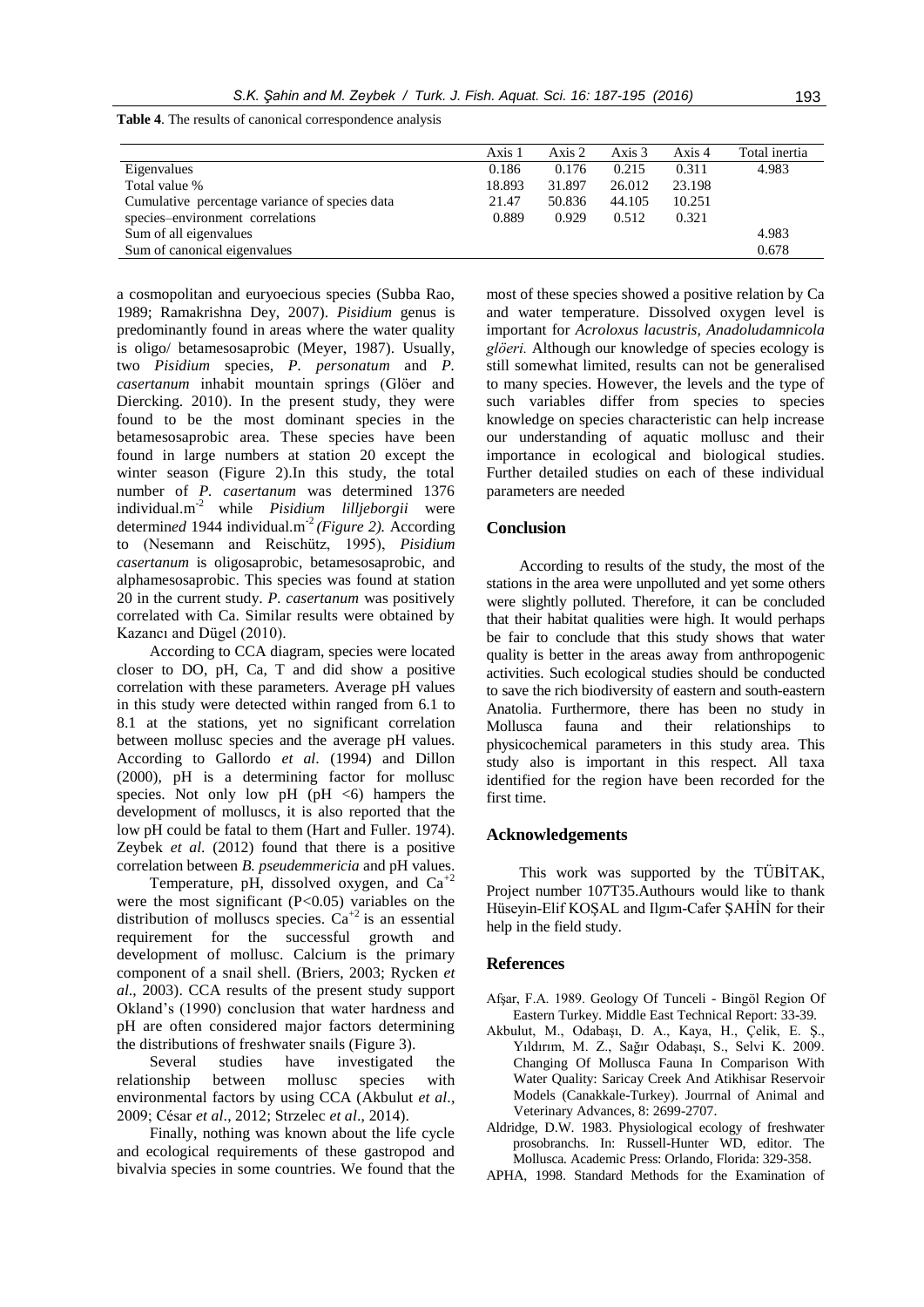Water and Wastewater. 20th ed. American Public Health Association, Washington DC, USA, 1220 pp.

- Borcherding, J. and Volpers, M. 1994. The Dreissena-monitor –1st results on the application of this biological early warning system in the continuous monitoring of water quality. Water Science and Technology, 29: 199-201.
- Briers, R.A. 2003. Range size and environmental calcium requirements of British freshwater gastropods. Global Ecology and Biogeography, 12: 47-51. doi: 10.1046/j.1466-822X.2003.00316.x
- César, I. I., Martín, S. M., Rumi, A., and Tassara, M. 2012. Mollusks (Gastropoda and Bivalvia) of the Multiple-Use Reserve Martín García Island, Río de la Plata River: biodiversity and ecology. Brazilian Journal of Biology, 72 (1), 121-130. doi: 10.1590/S1519- 69842012000100014
- Clark, F., Beeby, A. and Kirby, P. 1989. A study of the macroinvertebrates of Lakes Naivasha, Oloiden and Sonachi, Kenya. Revue d'Hydrobiolgie Tropicale, 22: 21–33.
- Çabuk, Y., Arslan, N. and Yılmaz, V. 2004. Species Composition and Seasonal Variations of the Gastropoda in Upper Sakarya River System (Turkey) in Relation to Water Quality. Acta Hydrochimica et Hydrobiologica, 32: 393-400. doi: 10.1002/aheh.200300544
- Dillon, R.T. 2000. The Ecology of Freshwater Mussels. Cambridge University Press, Cambridge, 509 pp.
- Duft, M., Schmitt, C., Bachmann, J., Brandelik, C., Schulte-Oehlmann, U. and Oehlmann, J. 2007. Prosobranch snails as test organisms for the assessment of endocrine active chemicals– an overview and a guideline proposal for a reproduction test with the freshwater mudsnail *Potamopyrgus antipodarum*. Ecotoxicology, 16: 169–182. doi: 10.1007/s10646-006-0106-0
- Dussart, G.B.J. 1976. The ecology of freshwater molluscs in North West England in relation to water chemistry. Journal of Molluscan Studies, 42: 181–198.
- Ertan, O.Ö., Yıldırım, M.Z. and Morkoyunlu, A. 1996. The mollusca species and their feeding models that distributes in Konne Spring (Eğirdir-Turkey). Second İnternational Symposium on Aquatic Products in İstanbul; September 21-23 1996.
- Gallordo, A., Prenda, J. and Pujente, A. 1994. Influence of quality of some environmental factors on the freshwater macroinvertebrates distribution in two adjacent river basins under Mediterranean climate Molluscs II. Archiv fur Hydrobiologie, 131: 449-463.
- Glöer, P. 2002. Die Sübwassergastropoden Nord und Mitteleuropas, Bestimmungsschlüssel, Lebensweise, Verbreitung. Die Tierwelt Deutschlands. (Begr.: Dahl F.), 73. Teil, 2. Auflage. Conch Books, Hackenheim, Germany, 327 pp.
- Glöer, P. and Diercking, R. 2010. Atlas der Süßwassermollusken. Rote Liste, Verbreitung, Ökologie, Bestand und Schutz. Behörde für Stadtentwicklung und Umselt, Hamburg, 180 pp.
- Goldberg, E.G. 1986. The mussel watch concept. Environmental Monitoring and Assessment 7: 91-103.
- Hart, C.W. and Fuller, S.L.H. 1974. Pollution Ecology of Freshwater Invertebrates. Academic Press, New York, 215 pp.
- Herrington, H.B. 1962. A revision of the Sphaeriidae of North America (Mollusca: Pelecypoda). vol 118. Ann Arbor, Michigan: Miscellaneous Publications of the

Museum of Zoology, University of Michigan, 56 pp.

- Hunter, W.R. 1961. Life cycles of four freshwater snails in limited populations in Loch Lomond, with a discussion of infraspecific variation. Proceedings of the Zoological Society of London, 137: 135-171.
- Kalyoncu, H. and Yıldırım, M.Z. 2009. Species composition of mollusca in the Aksu river system (Turkey) in relation to water quality. Fresenius Environmental Bulletin, 18: 1446-1451.
- Kalyoncu, H., Barlas, M., Yıldırım, M.Z. and Yorulmaz, B. 2008. Gastropods of Two Important Streams of Gökova Bay (Muğla, Turkey) and Their Relationships with Water Quality. International Journal of Science and Technology 3: 27-36.
- Kazancı, N. and Dügel, M. 2010. Determination of influence of heavy metals on structure of benthic macroinvertebrate assemblages in low order Mediterranean streams by using canonical correspondence analysis. Review of Hydrobiology, 3  $(1): 13-26.$
- Koşal Şahin, S. and Yıldırım, M.Z. 2007. The Mollusk Fauna of Lake Sapanca (Turkey: Marmara) and Some Physico-Chemical Parameters of Their Abundance. Turkish Journal of Zoology, 31: 47-52.
- Koşal Şahin, S., Koca, B.S. and . Yıldırım, M.Z. 2012. New Genus Anatolidamnicola and Sivasi n.gen. (Hydrobiidae, Gastropoda, Prosobranchia) from Sivas and Malatya (TURKEY). Acta Zoologica Bulgarica 64 (4): 341-346.
- Loh, J., Randers, J., MacGillivray, A., Kapos, V., Jenkins, M., Groombridge, B. and Cox, N. 1998. Living Planet Report 1998. WWF-World Wide Fund for Nature, Gland, Switzerland.
- Maltchik, L., Stenert, C., Kolzian, C.B. and Pereira, D. 2010. Responses of freshwater molluscs to environmental factors in Southern Brazil wetlands. Brazilian Journal of Biology, 70: 473-482.
- Meyer, D. 1987. Makroskopisch-Biologische Feldmethoden zur Wassergütebeurteilung von Flieβgewässern. 3.Auflage. A.L.G, Hannover Germany, 140 pp.
- Nesemann, H. and Reischütz, P.L. 1995. Gastropoda. In: O. Moog (Ed.): Fauna Aquatica Austriaca, Lieferungen 1995, 2002. Wasserwirtschaftskataster, Bundesministerium für Land und Forstwirtschaft, Umwelt und Wasserwirtschaft, Wien.
- Økland, J. 1969. Distribution and ecology of freshwater snails (Gastropoda) of Norway. Malacologia, 9: 143- 151.
- Økland, J. 1990. Lakes and Snails. Environment and Gastropoda in 1500 Norwegian lakes, ponds and rivers. Universal Book Services, Oegstgeest The Netherlands, 516 pp.
- Pal, M. and Dey, A. 2011. Diversity of mollusca of wetlands of Kolkata metropolitan area. Proceedings of the National Academy of Sciences India Section B-Biological Sciences, 81: 280-284.
- Pizarro, J., Vergara, P.M., Rodríguez, J.A and Valenzuela, A.M. 2010. Heavy metals in northern Chilean rivers: spatial variation and temporal trends. The Journal of Hazardous Materials, 181: 747-754. doi: 10.1016/j.jhazmat.2010.05.076
- Ramakrishna Dey, A. 2007. Handbook on Indian Freshwater Molluscs. Zoological Survey of India Kolkata, India, 399 pp.
- Russell-Hunter, W.D. 1983. Ecology of freshwater pulmonates. In: Russell Hunter WD, editor. The